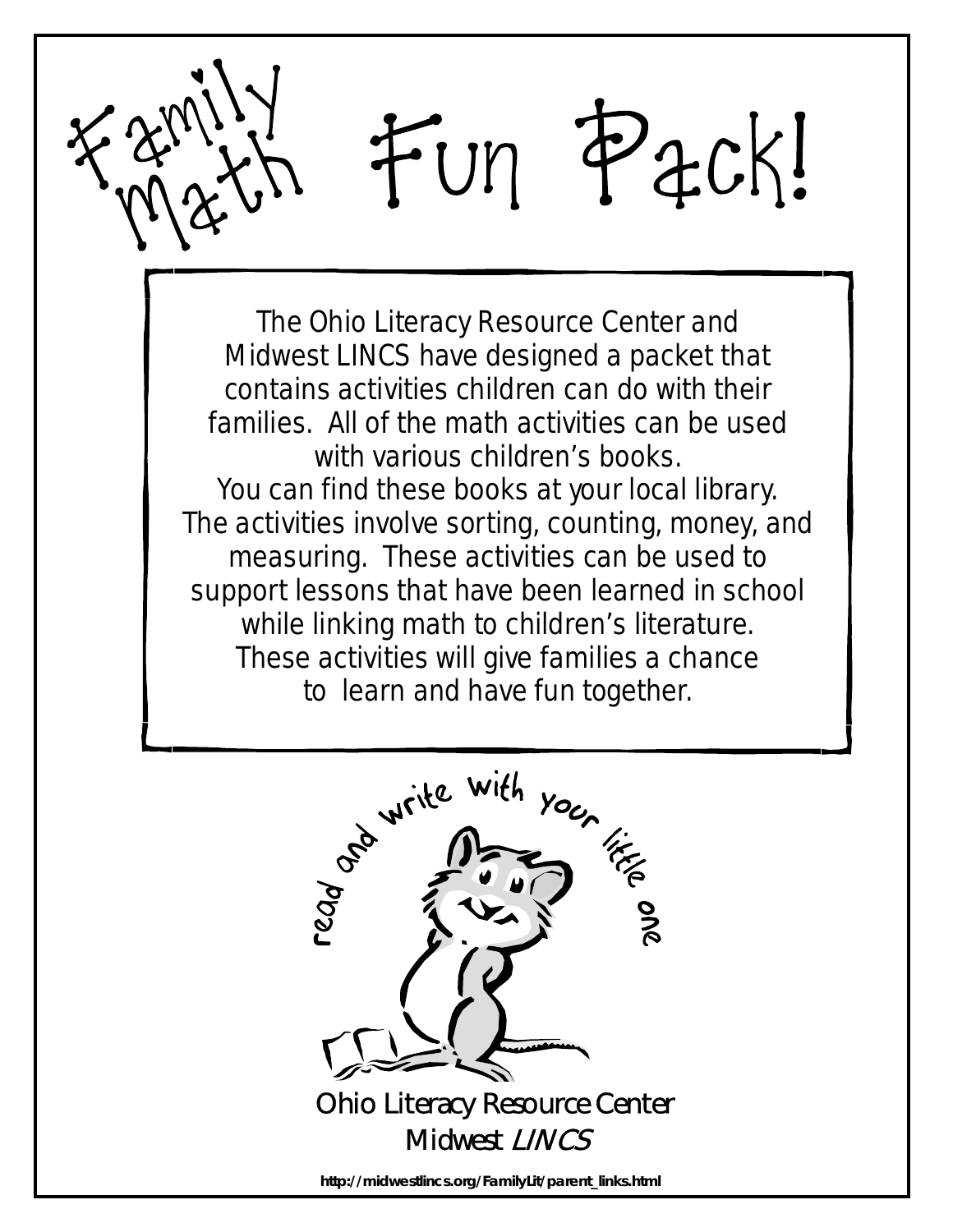



|                                            | wwwwwwwwwwww                                          |                                                                                                                                                                                                                            |  |  |  |  |
|--------------------------------------------|-------------------------------------------------------|----------------------------------------------------------------------------------------------------------------------------------------------------------------------------------------------------------------------------|--|--|--|--|
| <b>Other Great</b><br><b>Books to Read</b> |                                                       | Ten Dirty Pigs; Ten Clean Pigs<br>by Carol Roth, Illustrated by Pamela Paparone, North-South Books, New York,                                                                                                              |  |  |  |  |
|                                            | Once Upon a Com-<br>pany                              | 1999<br>Description of book:                                                                                                                                                                                               |  |  |  |  |
|                                            | Take Off With<br>Measuring                            | Watch and count the pigs as they clean up after a days play, then flip the book over,<br>start from the beginning and watch them play in the mud and get dirty again.                                                      |  |  |  |  |
|                                            | <b>Super Sand Castle</b><br>Saturday                  | Age Level:<br>$0 - 3$                                                                                                                                                                                                      |  |  |  |  |
|                                            | <b>Eating Fractions</b>                               | Skill:                                                                                                                                                                                                                     |  |  |  |  |
|                                            | <b>Fabulous Fractions</b>                             | Counting and sorting                                                                                                                                                                                                       |  |  |  |  |
|                                            | <b>Fraction Fun</b>                                   | Activity:                                                                                                                                                                                                                  |  |  |  |  |
|                                            | Counting on Frank                                     | Foam number counting and shape sorting in bathtub (or anywhere)                                                                                                                                                            |  |  |  |  |
|                                            | 15 Fun-to-Sing<br>Math Learning<br>Songs & Activities | Materials:<br>Foam numbers 0-9 (pre-cut foam numbers can be purchased from the store, or<br>made by tracing and cutting out numbers from sheets of craft foam)                                                             |  |  |  |  |
|                                            | The Summer My<br>Father was Ten                       | Plastic bag or container to hold the numbers<br>Instructions:                                                                                                                                                              |  |  |  |  |
|                                            | Anno's Counting<br>Book                               | Read Ten Dirty Pigs; Ten Clean Pigs together. Talk about the story.<br>Ask your child to take all the numbers out of the container.<br>Sort all the numbers by color. How many different colors are there?                 |  |  |  |  |
|                                            | Ten Dirty Pigs; Ten<br>Clean Pigs                     | Ask your child if they have a favorite number and why it is their favorite.<br>Help them to pick the number that shows how old they are.<br>At bath time, take the foam numbers into the bathtub - they stick to the wall! |  |  |  |  |
|                                            | Hippo Lemonade                                        | Sing "1 clean, 2 clean, 3 clean piggies, 4 clean, 5 clean, 6 clean piggies, 7 clean, 8                                                                                                                                     |  |  |  |  |
|                                            | Lulu's Lemonade                                       | clean, 9 clean piggies, 10 clean piggies in the tub" (to the tune of "10 little Indians")<br>while sticking the foam numbers to the side of the tub.                                                                       |  |  |  |  |
|                                            | Lemonade for Sale                                     | Sing the song again while bathing each toe of your child.                                                                                                                                                                  |  |  |  |  |
|                                            | Pigs Will Be Pigs                                     | Things to think and talk about:<br>Ask children to name numbers and shapes that they see in other places around your                                                                                                       |  |  |  |  |
|                                            | Arthur's TV Trouble                                   | home or city.<br>Give your child crayons or markers to begin tracing numbers that you write on paper.                                                                                                                      |  |  |  |  |
|                                            | How Big is a Foot?                                    | Go over the numbers with your child before they begin.                                                                                                                                                                     |  |  |  |  |
|                                            | Alexander, Who<br>Used to Be Rich<br>Last Sunday      | Count vegetables at dinnertime, raisins at snack time, stuffed animals at bedtime.<br>Make it fun!                                                                                                                         |  |  |  |  |
|                                            | Little Bunny's Cool<br><b>Tool Set</b>                | Websites for kids:<br>http://www.edbydesign.com/btcount.html<br>http://www.funbrain.com/numbers.html<br>http://www.mcpl.lib.mo.us/KidsWeb/Just_for_Preschoolers/Learning_Fun/Numbers/                                      |  |  |  |  |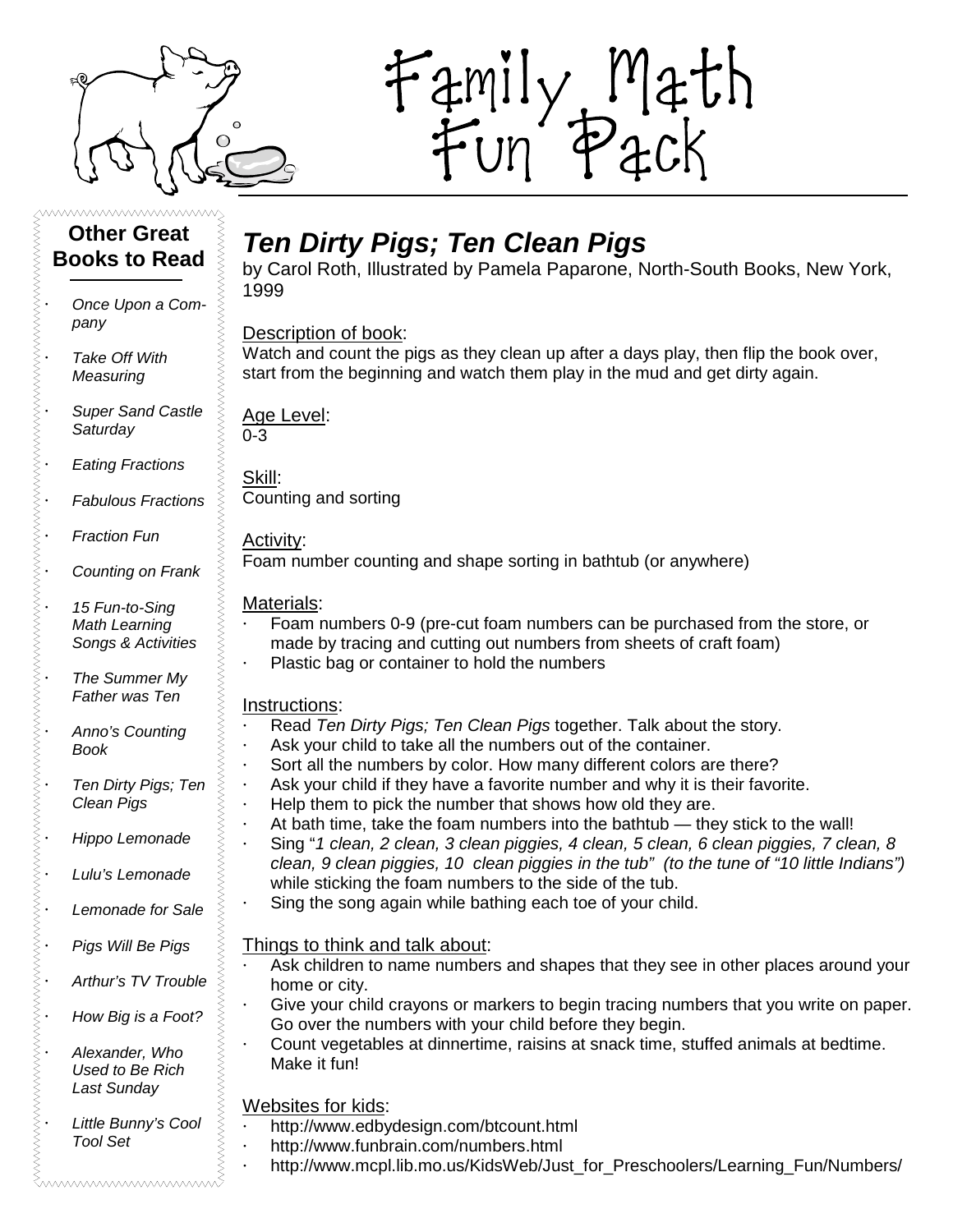# **Recipes**

*Courtesy of Preschool Education www.preschooleducation.com*

#### **Edible dough**

Ingredients (have your child do the measuring) 1/2 cup peanut butter 1/2 cup honey 1 cup powdered milk

Instructions: Knead dough until smooth..

#### **Pigs In A Blanket**

Ingredients: Hot dogs Roll of refrigerated biscuits or cresent rolls

Instructions: Help your child cut a hot dog in half. Help them to separate the refrigerated biscuits or cresents. Let children wrap the biscuit/cresent around the hot dog. Bake until done. Make sure you let the "pigs" cool before eating!

#### **Pigs in Mud**

Ingredients: Pink Mini Marshmallows Chocolate Pudding Mix

Instructions: Make the pudding according to the package directions. Place the pudding into individual clear cups. Then drop a pink mini marshmallows on top of the pudding. Make sure they don't sink. Place the cups in the refrigerator. After the pudding has set you can serve the "Pigs in mud"

# **Other Activities**

- Sing counting songs
	- Count toes *(this little piggy…)*
	- Count fingers *(where is thumbkin…)*
- Sort and plant seeds—watch their growth over time (indoors or outdoors)
- ! Make and sell lemonade at a neighborhood road side stand (with an adult present)
- Make your own piggy bank
- ! Gather and measure ingredients, follow directions and bake sugar cookies that are in the shapes of numbers
- **Estimate and measure distances**
- ! Make a pizza together and count the toppings. Put different toppings on different halves or quarters of the pizza. Once the pizza is baked and ready to eat, cut into halves first, then quarters, then eighths. Your pizza will have eight slices so now you can share with your friends.
- Make a map of your city and measure the distance between home and library or city hall
- Measure rooms in your house with a ruler
- ! Measure objects in your house with a non-standard measurement tool (your hand, any book, pen, a piece of string, plastic cup) Ask yourself, "How many pens wide is the top of my kitchen table?"
- Show examples of certain fractions using a Hershey's chocolate bar as the whole
- Make a "Math About Me!" poster. Divide a poster into 8 equal squares. Draw a picture of yourself and write how old you are in one box, write your birth date in another box, write how many pets you have in another, write how much you weigh, how much you weighed at birth, how tall you are, how many brothers/sisters you have, your house number, and your favorite number. (Courtesy of Beth Haugeto-Basic Skills Math: Grs. 3&4, Merriam Avenue School, Newton, NJ)
- Use a paper plate to cut into fractional parts (such as 1/2, 1/3, 1/4, 1/8 and so on) compare and contrast the differences between the fractional parts. Which is bigger? How many of these make a whole?
- Figure out the cost for a family trip. As a family make a bank to collect the trip funds. Chart the progress.
- Let your children see you using math in your daily routine: balancing the check book, looking through grocery ads to see what is on sale, recording events on a calendar, paying bills, using a calculator
- Have children set the table. Let them decide how many plates, utensils and napkins they will need.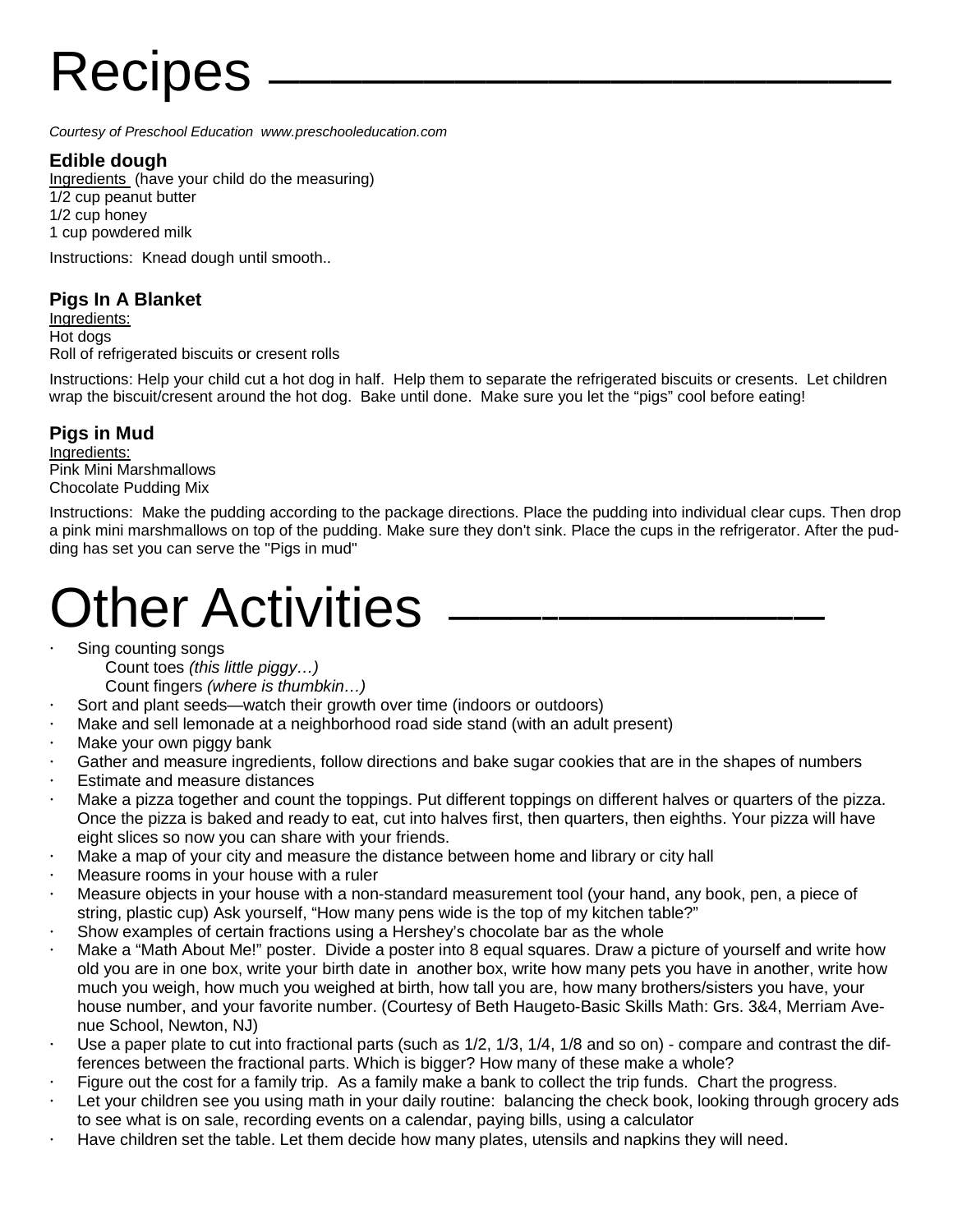# Music and Movement

### — **Count and Dance!**

#### Materials:

- ! Flashcards with numbers 1-20 written on them
- 1 person to read off the orders
- 1 or more players

#### Directions:

This game can be played with any number of children. The game leader calls out a number and then says what the players have to do that many times. Some suggestions are: clap 19 times, do 5 jumping jacks, give someone around you 11 high fives, touch your knees 7 times. Change the leader during the game.

### **The Piggy Bank**

*Courtesy of 15 Fun-to-Sing Math Learning Songs & Activities, Scholastic Professional Books.* 

(Sing to the tune of "Shortnin' Bread") What's in my piggy bank, piggy bank, piggy bank? What's in my piggy bank worth \_\_\_\_\_\_\_\_\_\_\_\_\_\_ cent(s)? It's a shiny \_\_\_\_\_\_\_\_\_\_\_\_\_\_, \_\_\_\_\_\_\_\_\_\_\_\_\_, \_\_\_\_\_\_\_\_\_\_\_\_\_\_\_. It's a shiny \_\_\_\_\_\_\_\_\_\_\_\_\_\_\_\_\_\_ worth \_\_\_\_\_\_\_\_\_\_\_\_\_\_\_\_\_\_\_ cent(s)!

### **Ten Little Piggies Jumping on the Bed**



10 little piggies jumping on the bed- 1 fell off and bumped his head Mama called the farmer and the farmer said, "No more piggies jumping on the bed" 9 little piggies jumping on the bed- 1 fell off and bumped his head Mama called the farmer and the farmer said, "No more piggies jumping on the bed" (8, 7, 6, 5, 4, 3, 2 piggies………….) 1 little piggy jumping on the bed, he fell off and bumped his head

Mama called the farmer and the farmer said "Put those piggies straight to bed!"

# Science

#### **Make Your Own Tornado!**

As you know, tornadoes are powerful forces of nature that are caused by warm, moist air from the Gulf of Mexico mixing with cold air from the north. There is actually a section of the United States called "Tornado Alley" although tornadoes happen in other parts of the world too. It is important to know what to do during a tornado. Check out the kids' websites below to investigate more about this force of nature.

#### Materials:

- Clean 1 plastic two-liter pop bottle with cap
- **Water**
- Food coloring (optional)
- $\cdot$  Small objects to be in the tornado (such as marbles, paperclips, or glitter)
- Duct tape

#### Directions:

- ! After cleaning the bottle, peel the label off—you will be able to see the tornado better this way.
- Next pour water in the bottle (don't fill it up all the way or your tornado will not work).
- If you wish to put food coloring in, put 3 drops in now.
- ! Drop the small objects into the bottle (marbles, paperclips or glitter). Make sure you count them first so you know how many of each small object you put in (for glitter, measure how many teaspoons of glitter you put in).
- Screw the cap on very tightly.
- Swirl the water around to create your own tornado in a bottle!

More information about tornadoes can be found at <http://www.fema.gov/kids/tornado.htm> or <http://skydiary.com/kids/tornadoes.>

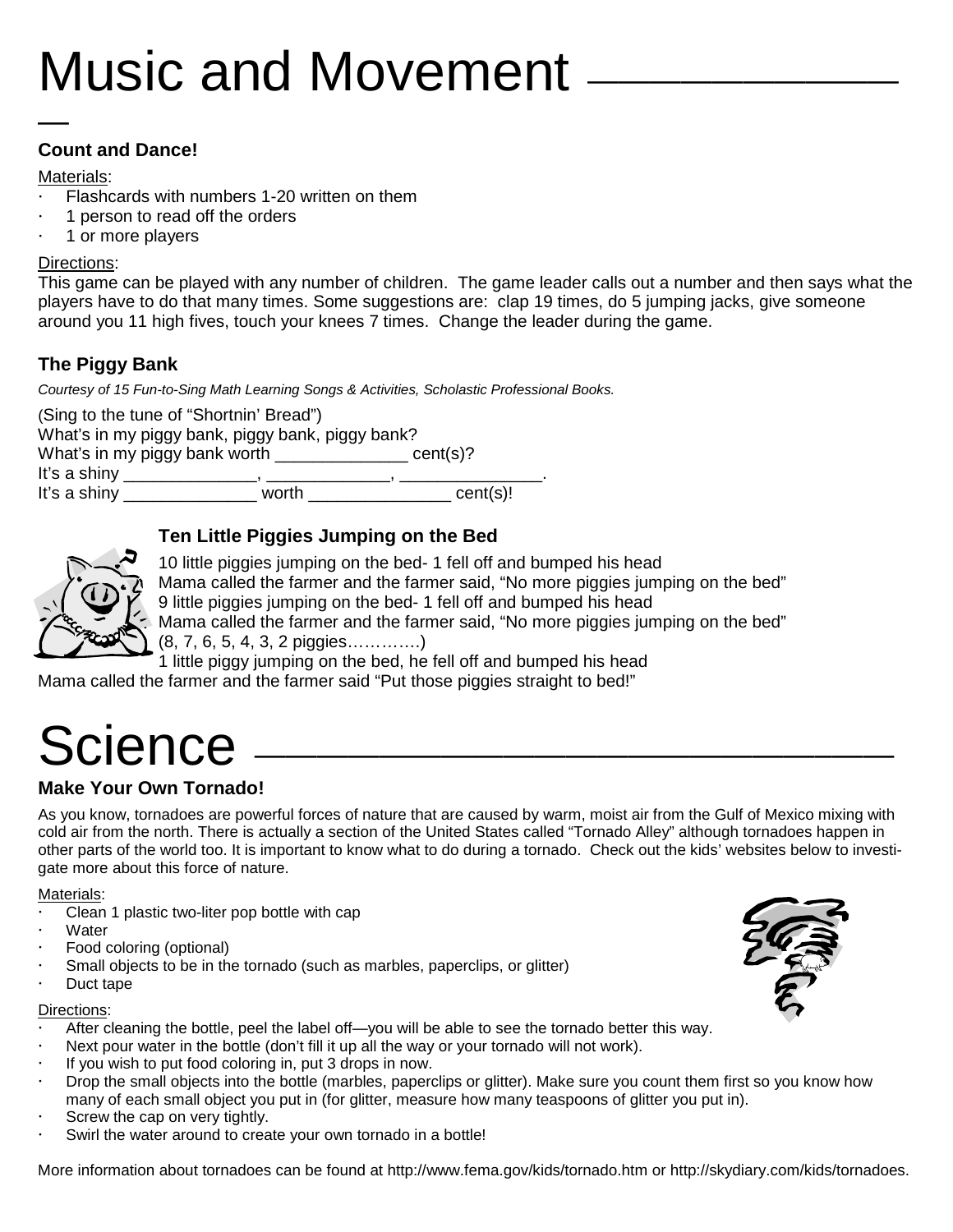

Family Math

#### wwwwwwwwwwy **Other Great Pigs in the Pantry: Fun with Math and Cooking Books to Read**  By Amy Axelrod, New York: Scholastic, Inc., 1997 ! *Once Upon a Com-*Description of book: *pany*  Mrs. Pig isn't feeling well so Mr. Pig and the piglets decide to make her favorite chili. There's only one problem--they don't know how to cook! While Mom is taking a nap, Mr. ! *Take Off With*  Pig and the piglets make such a mess in the kitchen that Mrs. Pig wakes up to find the *Measuring*  firemen cleaning up a big mess. ! *Super Sand Castle*  **NNNNNNNNNNNNNN** Age Level: *Saturday*  4-6 ! *Eating Fractions*  Skill: ! *Fabulous Fractions*  Measurement of volume ! *Fraction Fun*  Activity: Measuring in the kitchen ! *Counting on Frank*  Materials: ! *15 Fun-to-Sing*  Set of measuring cups *Math Learning*  . Packet of drink mix (Kool-Aid) *Songs & Activities*  · Sugar ! *The Summer My*  . Water *Father was Ten*  2 quart container Spoon to stir ! *Anno's Counting Book*  Instructions: ! Read *Pigs in the Pantry: Fun with Math and Cooking* together. Talk about the story. ! *Ten Dirty Pigs; Ten*  Ask your child if they would like to measure with you to make a drink. *Clean Pigs*  Get out all the materials needed for the recipe (from above). ! *Hippo Lemonade*  ! Open and pour the contents of the drink packet into a container  $\cdot$  Add 1/2 cup to 1 cup of sugar (depending on how sweet you want the drink to be) ! *Lulu's Lemonade*  Add 8 cups of cold water to the container and mix well Pour the juice into glasses and enjoy! ! *Lemonade for Sale*  Things to think and talk about: ! *Pigs Will Be Pigs*  What other things can you measure with measuring cups? Which measuring cup is the smallest and which is the largest? ! *Arthur's TV Trouble*  **NNNNNNNNNNNNN** ! *How Big is a Foot?*  Websites for kids: ! [http://www.kidscourier.com/kids\\_learning/math/math\\_measurement.html](http://www.kidscourier.com/kids_learning/math/math_measurement.html) ! *Alexander, Who*  ! [http://www.nist.gov/public\\_affairs/kids/morenist.htm](http://www.nist.gov/public_affairs/kids/morenist.htm) *Used to Be Rich*  ! [http://pbskids.org/cyberchase/webisode\\_3/web\\_game3.html](http://pbskids.org/cyberchase/webisode_3/web_game3.html)  *Last Sunday*  http://www.funbrain.com/measure/ ! *Little Bunny's Cool Tool Set*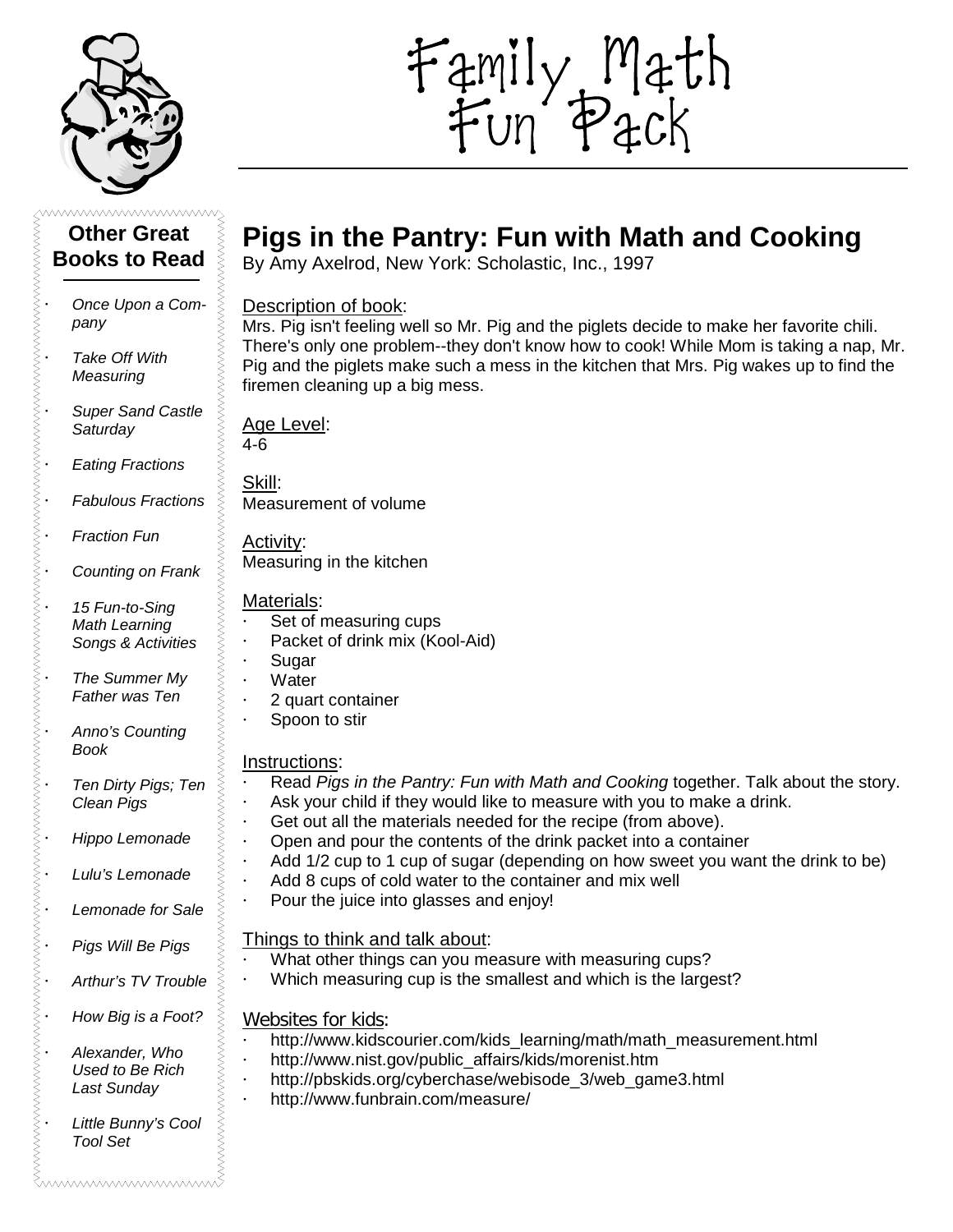

Family Math

### mmmmmmmmmm **Other Great**  www.www.www.www.w **Books to Read**  ! *Once Upon a Company*  ! *Take Off With Measuring*  ! *Super Sand Castle Saturday*  ! *Eating Fractions*  ! *Fabulous Fractions*

! *Fraction Fun* 

! *Counting on Frank* 

! *15 Fun-to-Sing Math Learning Songs & Activities* 

! *The Summer My Father was Ten* 

! *Anno's Counting Book*  ! *Ten Dirty Pigs; Ten Clean Pigs* 

! *Hippo Lemonade* 

! *Lulu's Lemonade* 

! *Lemonade for Sale* 

! *Pigs Will Be Pigs* 

! *Arthur's TV Trouble*  ! *How Big is a Foot?* 

! *Alexander, Who Used to Be Rich Last Sunday* 

! *Little Bunny's Cool Tool Set* 

## *Alexander, Who Used to Be Rich Last Sunday*

By Judith Viorst, Illustrated by Ray Cruz, Aladdin Paperbacks, New York, 1978

### Description of book:

Although Alexander and his money are quickly parted, he comes to realize all the things that can be done with a dollar.

| Age Level:<br>$7 - 9$                                                                                                                                                                                                                                                                                                                                                                                                                                                                                                                                                                                                                                                                                                                                                                                                                                                           |
|---------------------------------------------------------------------------------------------------------------------------------------------------------------------------------------------------------------------------------------------------------------------------------------------------------------------------------------------------------------------------------------------------------------------------------------------------------------------------------------------------------------------------------------------------------------------------------------------------------------------------------------------------------------------------------------------------------------------------------------------------------------------------------------------------------------------------------------------------------------------------------|
| Skill:<br>Money and savings                                                                                                                                                                                                                                                                                                                                                                                                                                                                                                                                                                                                                                                                                                                                                                                                                                                     |
| Activity:<br>Savings Box                                                                                                                                                                                                                                                                                                                                                                                                                                                                                                                                                                                                                                                                                                                                                                                                                                                        |
| Materials:<br>Container to put savings in<br>Goal sheet<br>Writing utensil and stickers (or any decorations)                                                                                                                                                                                                                                                                                                                                                                                                                                                                                                                                                                                                                                                                                                                                                                    |
| Instructions:<br>Read Alexander, Who Used to Be Rich Last Sunday together. Talk about the story.<br>Alexander realizes that money goes fast if you don't have a goal in mind of what you<br>want to buy or save for. Can you think of something you would like to buy for yourself<br>or someone else? Find out how much it costs.<br>After you have a goal in mind of how much you need to save, write it down on the<br>Savings Sheet (that is in your Savings Box). Follow the directions on the Savings<br>Sheet. Each week and month record your savings on the chart.<br>Next, write your name on the lid of the Savings Box and decorate the box with stick-<br>ers.<br>Start saving your money and keep your goal in mind. Remember, you can save your<br>money for just a month or the whole year depending on how much you earn and<br>what it is you are saving for. |
| Things to think and talk about:<br>Tell your child about a time that you saved up money you have earned to buy some-<br>thing. Explain the planning that is behind saving.<br>Are there any chores your child can do around the house to earn money?                                                                                                                                                                                                                                                                                                                                                                                                                                                                                                                                                                                                                            |
| Websites for kids:<br>http://www.funbrain.com/cashreg/<br>http://www.kidsmoney.org<br>http://www.usmint.gov/kids<br>http://www.moneyfactory.com/kids/start.html                                                                                                                                                                                                                                                                                                                                                                                                                                                                                                                                                                                                                                                                                                                 |